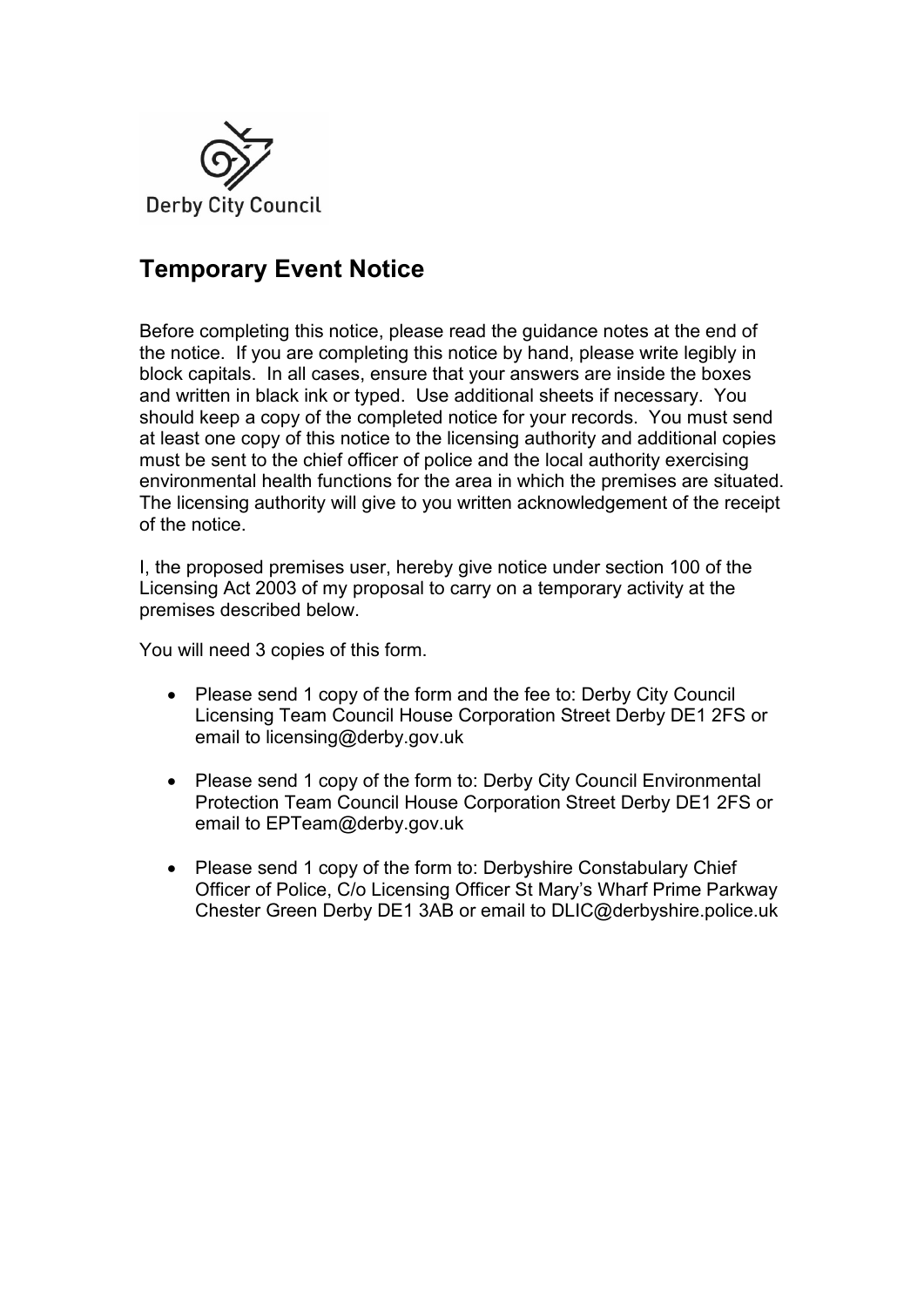| 1. The personal details of premises user (Please read note 1)                             |                   |                   |                           |                      |      |
|-------------------------------------------------------------------------------------------|-------------------|-------------------|---------------------------|----------------------|------|
| 1. Your name                                                                              |                   |                   |                           |                      |      |
| <b>Title</b>                                                                              | Mr<br>Mrs $\Box$  | $Miss$ $MS$       |                           | Other (please state) |      |
| Surname                                                                                   |                   |                   |                           |                      |      |
| Forenames                                                                                 |                   |                   |                           |                      |      |
| 2. Previous names (Please enter details of any previous names or maiden names, if         |                   |                   |                           |                      |      |
| applicable. Please continue on a separate sheet if necessary)                             |                   |                   |                           |                      |      |
| <b>Title</b>                                                                              | Mrs $\Box$<br>Mrl | Miss <sup>[</sup> | $Ms$ Other (please state) |                      |      |
| Surname                                                                                   |                   |                   |                           |                      |      |
| Forenames                                                                                 |                   |                   |                           |                      |      |
| 3. Your date of birth                                                                     |                   |                   | Day                       | Month                | Year |
| 4. Your place of birth                                                                    |                   |                   |                           |                      |      |
| 5. National Insurance Number                                                              |                   |                   |                           |                      |      |
| 6. Your current address (We will use this address to correspond with you unless you       |                   |                   |                           |                      |      |
| complete the separate correspondence box below)                                           |                   |                   |                           |                      |      |
|                                                                                           |                   |                   |                           |                      |      |
|                                                                                           |                   |                   |                           |                      |      |
|                                                                                           |                   |                   |                           |                      |      |
|                                                                                           |                   |                   |                           |                      |      |
| Post town                                                                                 |                   |                   | Postcode                  |                      |      |
| 7. Other contact details                                                                  |                   |                   |                           |                      |      |
| Telephone numbers                                                                         |                   |                   |                           |                      |      |
| Daytime                                                                                   |                   |                   |                           |                      |      |
|                                                                                           |                   |                   |                           |                      |      |
| Evening (optional)                                                                        |                   |                   |                           |                      |      |
| Mobile (optional)                                                                         |                   |                   |                           |                      |      |
| Fax number (optional)                                                                     |                   |                   |                           |                      |      |
| E-Mail address                                                                            |                   |                   |                           |                      |      |
| (if available)                                                                            |                   |                   |                           |                      |      |
| 8. Alternative address for correspondence (If you complete the details below, we will use |                   |                   |                           |                      |      |
| this address to correspond with you)                                                      |                   |                   |                           |                      |      |
|                                                                                           |                   |                   |                           |                      |      |
|                                                                                           |                   |                   |                           |                      |      |
|                                                                                           |                   |                   |                           |                      |      |
|                                                                                           |                   |                   |                           |                      |      |
|                                                                                           |                   |                   |                           |                      |      |
| Post town                                                                                 |                   |                   | Postcode                  |                      |      |
|                                                                                           |                   |                   |                           |                      |      |
| 9. Alternative contact details (if applicable)                                            |                   |                   |                           |                      |      |
| Telephone numbers:                                                                        |                   |                   |                           |                      |      |
| Daytime                                                                                   |                   |                   |                           |                      |      |
| Evening (optional)                                                                        |                   |                   |                           |                      |      |
|                                                                                           |                   |                   |                           |                      |      |
| Mobile (optional)                                                                         |                   |                   |                           |                      |      |
| Fax number (optional)<br>E-Mail address                                                   |                   |                   |                           |                      |      |
| (if available)                                                                            |                   |                   |                           |                      |      |

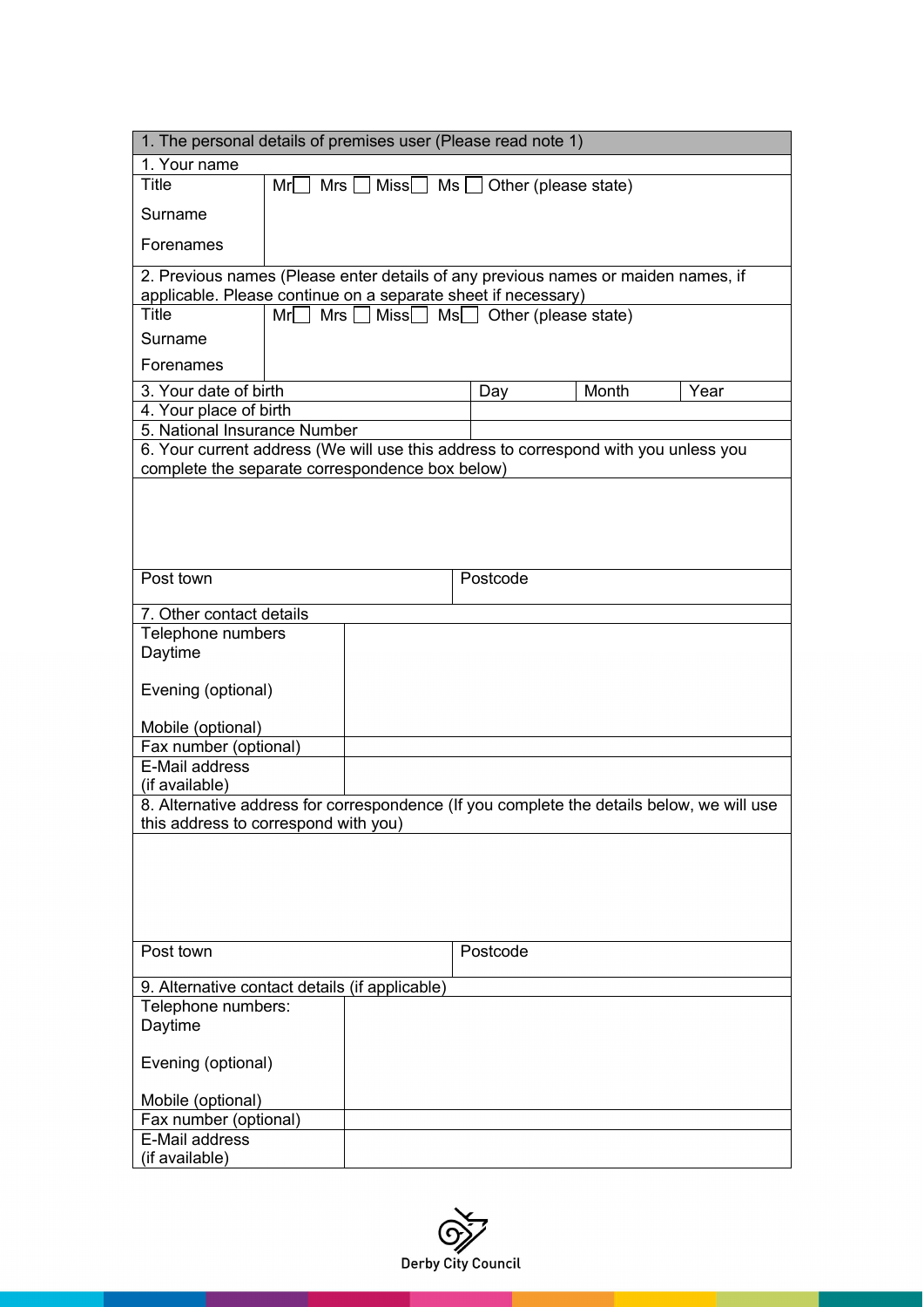| 2. The premises                                                                          |                                                                                               |  |
|------------------------------------------------------------------------------------------|-----------------------------------------------------------------------------------------------|--|
|                                                                                          | Please give the address of the premises where you intend to carry on the licensable           |  |
| activities or, if it has no address, give a detailed description (including the Ordnance |                                                                                               |  |
| Survey references)                                                                       |                                                                                               |  |
| (Please read note 2)                                                                     |                                                                                               |  |
|                                                                                          |                                                                                               |  |
|                                                                                          |                                                                                               |  |
|                                                                                          |                                                                                               |  |
|                                                                                          |                                                                                               |  |
|                                                                                          |                                                                                               |  |
|                                                                                          | Does a premises licence or club premises certificate have effect in relation to the           |  |
|                                                                                          | premises (or any part of the premises)? If so, please enter the licence or certificate        |  |
| number below.                                                                            |                                                                                               |  |
| Premises licence number                                                                  |                                                                                               |  |
| Club premises certificate number                                                         |                                                                                               |  |
|                                                                                          | If you intend to use only part of the premises at this address or intend to restrict the area |  |
|                                                                                          | to which this notice applies, please give a description and details below. (Please read       |  |
| note 3)                                                                                  |                                                                                               |  |
|                                                                                          |                                                                                               |  |
|                                                                                          |                                                                                               |  |
|                                                                                          |                                                                                               |  |
|                                                                                          |                                                                                               |  |
|                                                                                          |                                                                                               |  |
| Please describe the nature of the premises below. (Please read note 4)                   |                                                                                               |  |
|                                                                                          |                                                                                               |  |
|                                                                                          |                                                                                               |  |
|                                                                                          |                                                                                               |  |
|                                                                                          |                                                                                               |  |
|                                                                                          |                                                                                               |  |
| Please describe the nature of the event below. (Please read note 5)                      |                                                                                               |  |
|                                                                                          |                                                                                               |  |
|                                                                                          |                                                                                               |  |
|                                                                                          |                                                                                               |  |
|                                                                                          |                                                                                               |  |
|                                                                                          |                                                                                               |  |
|                                                                                          |                                                                                               |  |
|                                                                                          |                                                                                               |  |

| 3. The licensable activities                                                                                                                                               |  |  |
|----------------------------------------------------------------------------------------------------------------------------------------------------------------------------|--|--|
| Please state the licensable activities that you intend to carry on at the premises (please<br>tick all licensable activities you intend to carry on). (Please read note 6) |  |  |
| The sale by retail of alcohol                                                                                                                                              |  |  |
| The supply of alcohol by or on behalf of a club to, or to the order of, a<br>member of the club                                                                            |  |  |
| The provision of regulated entertainment (Please read note 7)                                                                                                              |  |  |
| The provision of late night refreshment                                                                                                                                    |  |  |

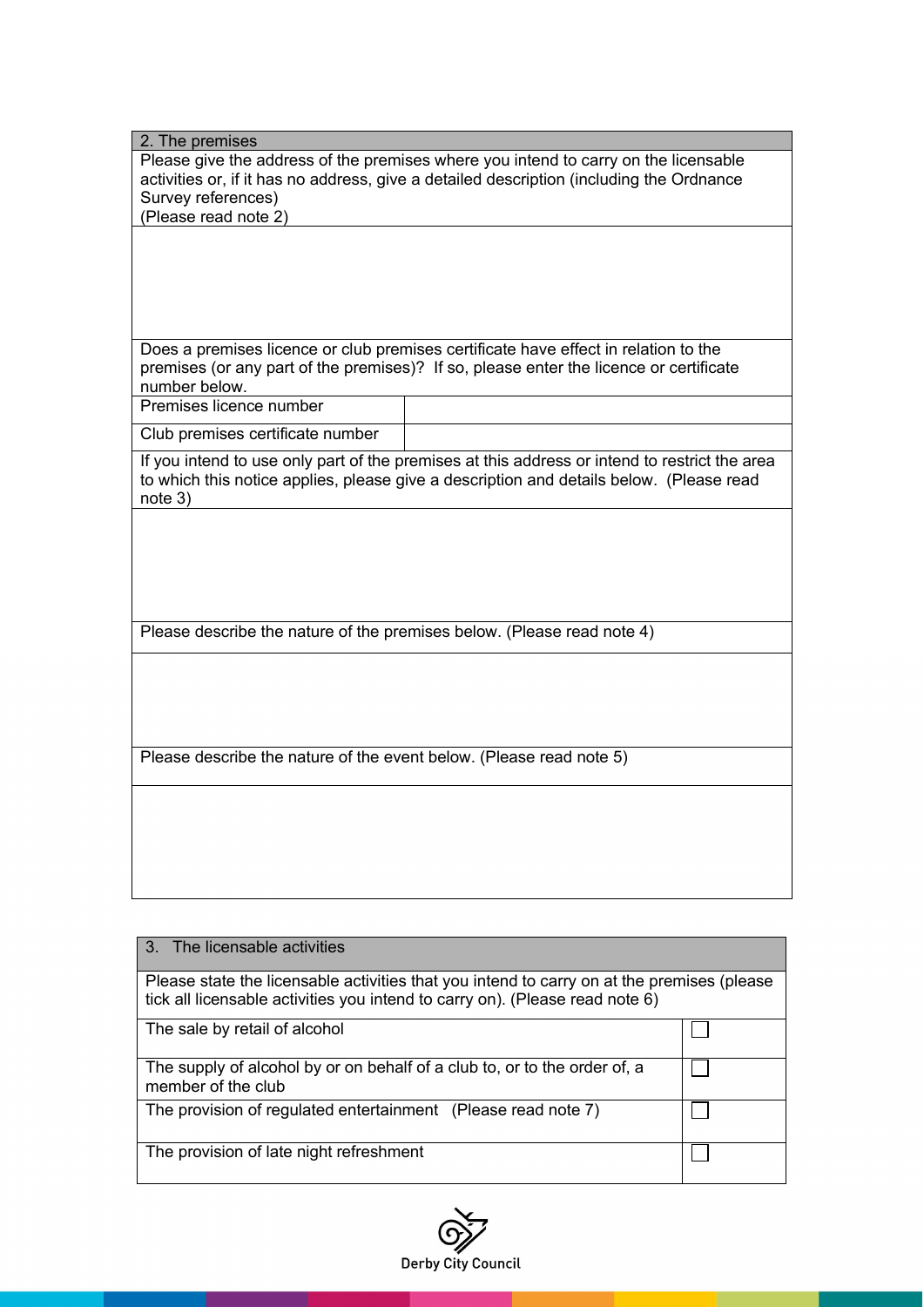| Are you giving a late temporary event notice? (Please read note 8)                                                                                               |                       |  |
|------------------------------------------------------------------------------------------------------------------------------------------------------------------|-----------------------|--|
| Please state the dates on which you intend to use these premises for<br>licensable activities. (Please read note 9)                                              |                       |  |
|                                                                                                                                                                  |                       |  |
| Please state the times during the event period that you propose to carry on licensable<br>activities (please give times in 24 hour clock). (Please read note 10) |                       |  |
|                                                                                                                                                                  |                       |  |
|                                                                                                                                                                  |                       |  |
| Please state the maximum number of people at any one time that you<br>intend to allow to be present at the premises during the times when you                    |                       |  |
| intend to carry on licensable activities, including any staff, organisers or<br>performers. (Please read note 11)                                                |                       |  |
| If the licensable activities will include the sale<br>or supply of alcohol, please state whether                                                                 | On the premises only  |  |
| these will be for consumption on or off the<br>premises, or both (please tick as appropriate).                                                                   | Off the premises only |  |
| (Please read note 12)                                                                                                                                            | <b>Both</b>           |  |
|                                                                                                                                                                  |                       |  |

Please state if the licensable activities will include the provision of relevant entertainment. If so, please state the times during the event period that you propose to provide relevant entertainment (including, but not limited to lap dancing and pole dancing). (Please see note 13)

| 4. Personal licence holders (Please read note 14)                   |  |     |    |
|---------------------------------------------------------------------|--|-----|----|
| Do you currently hold a valid personal licence?                     |  | Yes | No |
| (Please tick)                                                       |  |     |    |
| If "Yes" please provide the details of your personal licence below. |  |     |    |
| Issuing licensing authority                                         |  |     |    |
| Licence number                                                      |  |     |    |
| Date of issue                                                       |  |     |    |
| Any further relevant details                                        |  |     |    |

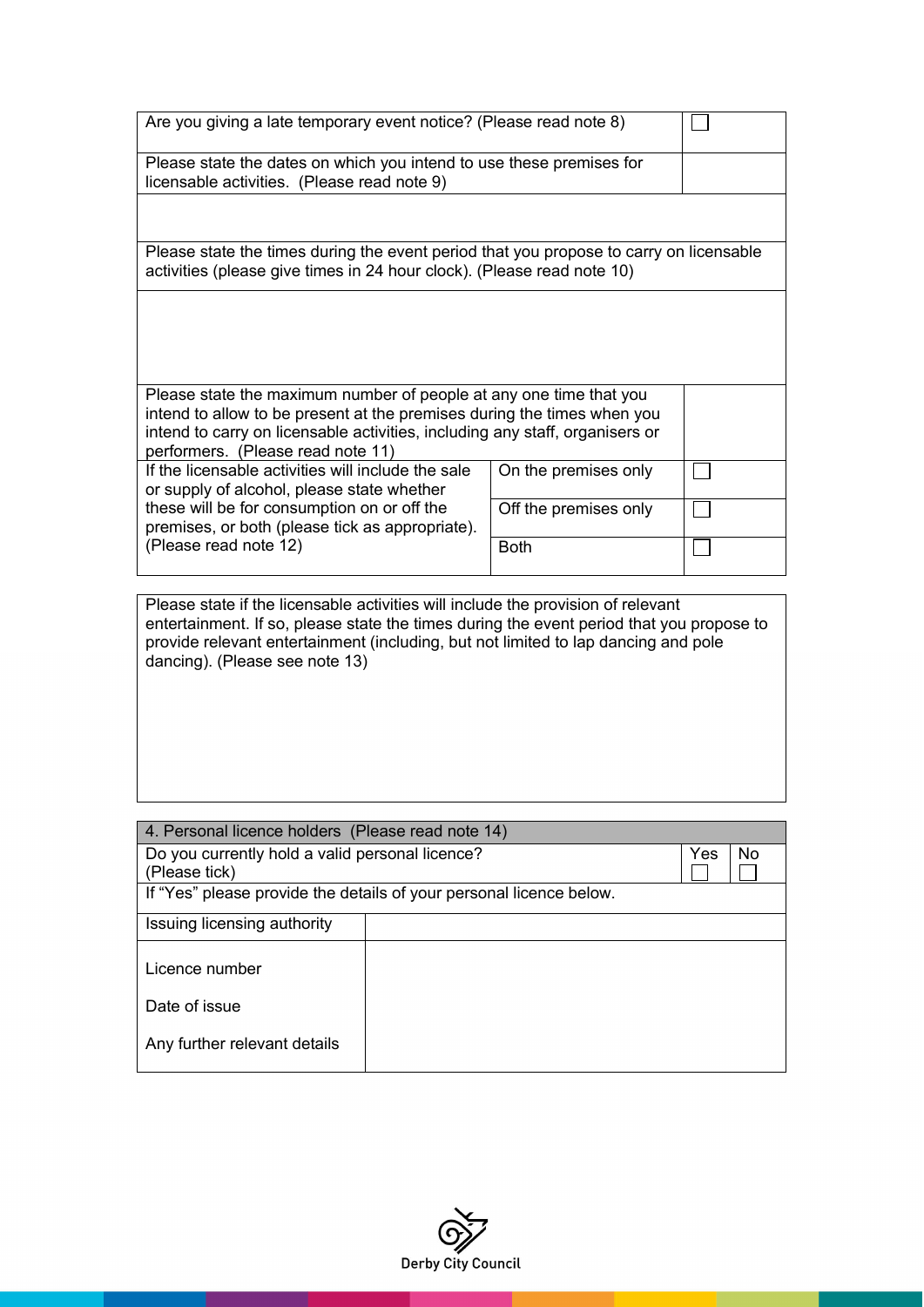| 5. Previous temporary event notices you have given (Please read note 15 and tick the<br>boxes that apply to you)                                                                                                            |      |    |
|-----------------------------------------------------------------------------------------------------------------------------------------------------------------------------------------------------------------------------|------|----|
| Have you previously given a temporary event notice in respect of any<br>premises for events falling in the same calendar year as the event for<br>which you are now giving this temporary event notice?                     | Yes  | No |
| If answering yes, please state the number of temporary event notices<br>(including the number of late temporary event notices, if any) you have<br>given for events in that same calendar year                              |      |    |
| Have you already given a temporary event notice for the same premises<br>in which the event period:<br>a) ends 24 hours or less before; or<br>b) begins 24 hours or less after<br>the event period proposed in this notice? | Yes. | No |

| 6. Associates and business colleagues (Please read note 16 and tick the boxes that<br>apply to you)                                                                                                                                                                                                  |     |           |
|------------------------------------------------------------------------------------------------------------------------------------------------------------------------------------------------------------------------------------------------------------------------------------------------------|-----|-----------|
| Has any associate of yours given a temporary event notice for an event<br>in the same calendar year as the event for which you are now giving a<br>temporary event notice?                                                                                                                           | Yes | <b>No</b> |
| If answering yes, please state the total number of temporary event<br>notices (including the number of late temporary event notices, if any) your<br>associate(s) have given for events in the same calendar year.                                                                                   |     |           |
| Has any associate of yours already given a temporary event notice for<br>the same premises in which the event period:<br>a) ends 24 hours or less before; or<br>b) begins 24 hours or less after<br>the event period proposed in this notice?                                                        | Yes | <b>No</b> |
| Has any person with whom you are in business carrying on licensable<br>activities given a temporary event notice for an event in the same<br>calendar year as the event for which you are now giving a temporary<br>event notice?                                                                    | Yes | No        |
| If answering yes, please state the total number of temporary event<br>notices (including the number of late temporary event notices, if any) your<br>business colleague(s) have given for events in the same calendar year.                                                                          |     |           |
| Has any person with whom you are in business carrying on licensable<br>activities already given a temporary event notice for the same premises<br>in which the event period:<br>a) ends 24 hours or less before; or<br>b) begins 24 hours or less after<br>the event period proposed in this notice? | Yes | No        |

| 7. Checklist (Please read note 17)                                                                                  |  |
|---------------------------------------------------------------------------------------------------------------------|--|
| I have: (Please tick the appropriate boxes, where applicable)                                                       |  |
| Sent at least one copy of this notice to the licensing authority for the area in<br>which the premises are situated |  |
| Sent a copy of this notice to the chief officer of police for the area in which the                                 |  |
| premises are situated                                                                                               |  |

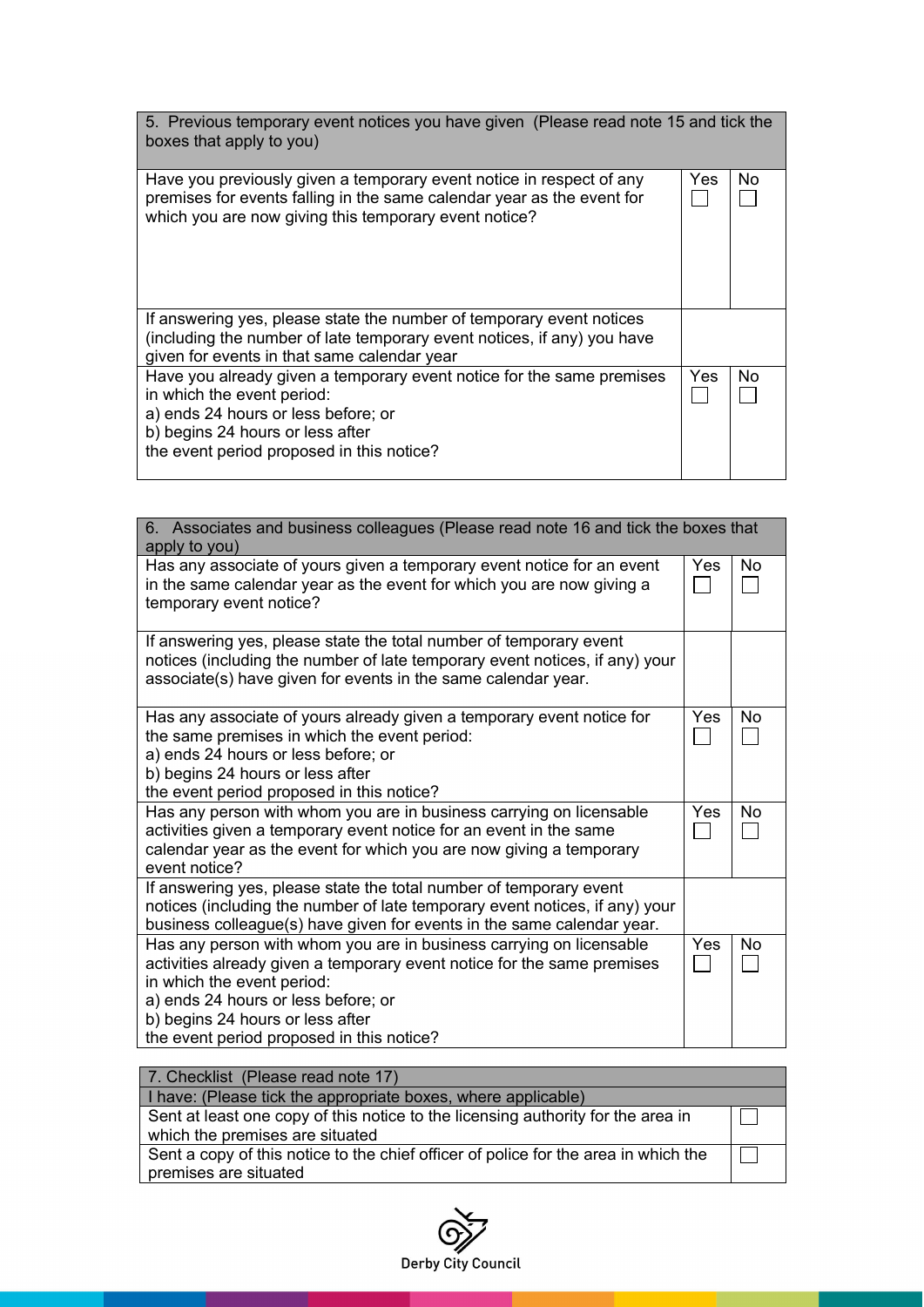| Sent a copy of this notice to the local authority exercising environmental health<br>functions for the area in which the premises are situated                                   |  |
|----------------------------------------------------------------------------------------------------------------------------------------------------------------------------------|--|
| If the premises are situated in one or more licensing authority areas, sent at<br>least one copy of this notice to each additional licensing authority                           |  |
|                                                                                                                                                                                  |  |
| If the premises are situated in one or more police areas, sent a copy of this                                                                                                    |  |
| notice to each additional chief officer of police                                                                                                                                |  |
| If the premises are situated in one or more local authority areas, sent a copy of<br>this notice to each additional local authority exercising environmental health<br>functions |  |
| Made or enclosed payment of the fee for the application                                                                                                                          |  |
| Signed the declaration in Section 9 below                                                                                                                                        |  |

8. Condition (Please read note 18)

It is a condition of this temporary event notice that where the relevant licensable activities described in Section 3 above include the sale or supply of alcohol that all such supplies are made by or under the authority of the premises user.

9. Declarations (Please read note 19)

The information contained in this form is correct to the best of my knowledge and belief.

I understand that it is an offence:

(i) to knowingly or recklessly make a false statement in or in connection with this temporary event notice and that a person is liable on summary conviction for such an offence to a fine of any amount; and

(ii) to permit an unauthorised licensable activity to be carried on at any place and that a person is liable on summary conviction for any such offence to a fine of any amount, or to imprisonment for a term not exceeding six months, or to both.

| Signature |  |
|-----------|--|
| Date      |  |
|           |  |
| Name of   |  |
| Person    |  |
| signing   |  |

For completion by the licensing authority

| 10. Acknowledgement (Please read note 20)             |                                      |  |
|-------------------------------------------------------|--------------------------------------|--|
| I acknowledge receipt of this temporary event notice. |                                      |  |
| Signature                                             |                                      |  |
|                                                       |                                      |  |
|                                                       | On behalf of the licensing authority |  |
| Date                                                  |                                      |  |
| Name of                                               |                                      |  |
| Officer                                               |                                      |  |
| signing                                               |                                      |  |

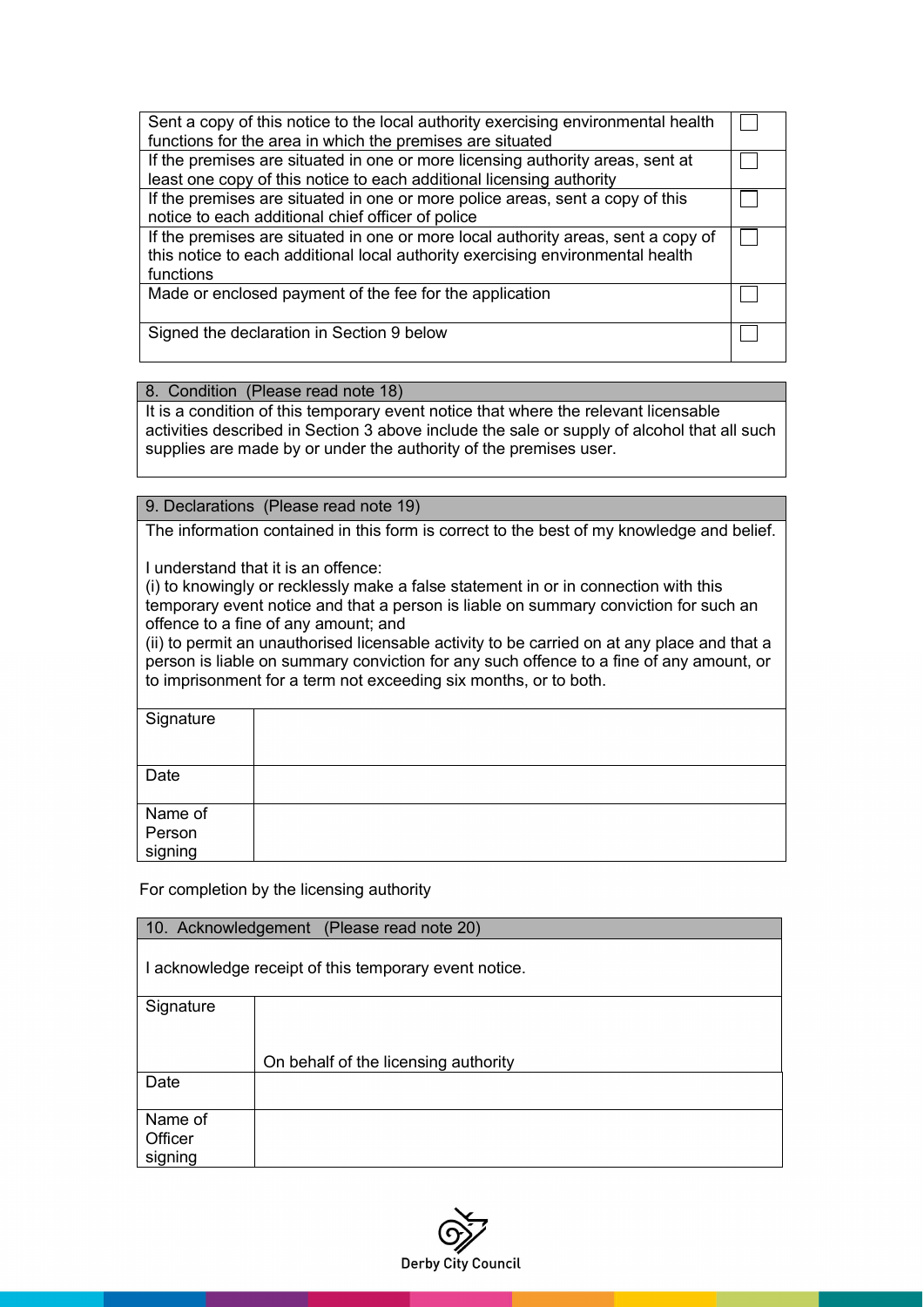### **Notes for Guidance**

#### **General**

In these notes, a person who gives a temporary event notice is called a "premises user".

The police and local authority exercising environmental health functions may intervene on the grounds of any of the four licensing objectives (the prevention of crime and disorder, public safety, the prevention of public nuisance, and the protection of children from harm) to prevent the occurrence of an event at which permitted temporary activities are to take place or to agree a modification of the arrangements for such an event. However, the licensing authority will intervene of its own volition in the cases described below.

First, it will issue a counter notice if there is an objection to a late temporary event notice (see note 8 below).

Secondly, it may issue a notice in relation to its decision to impose conditions on a temporary event notice (see note 2 below).

Thirdly, it will issue a counter notice if the first, second, third and fifth of the limits set out below would be exceeded. If any of the limits below are breached or if a counter notice has been issued, any licensable activities taking place would be unauthorised and the premises user would be liable to prosecution. The limitations apply to:

- the number of times a person may give a temporary event notice (50) times per year for a personal licence holder and 5 times per year for other people);
- the number of times a person may give a late temporary event notice (10 times per year for a personal licence holder and 2 times per year for other people);
- the number of times a temporary event notice may be given in respect of any particular premises (15 times, or, for an event occurring wholly or partly in 2022 or 2023, 20 times a calendar year);
- the length of time a temporary event may last for these purposes (168) hours or 7 days);
- the maximum aggregate duration of the periods covered by temporary event notices at any individual premises (21 days or, for event periods (or part of those periods) occurring in 2022 or 2023, 26 days per calendar year); and

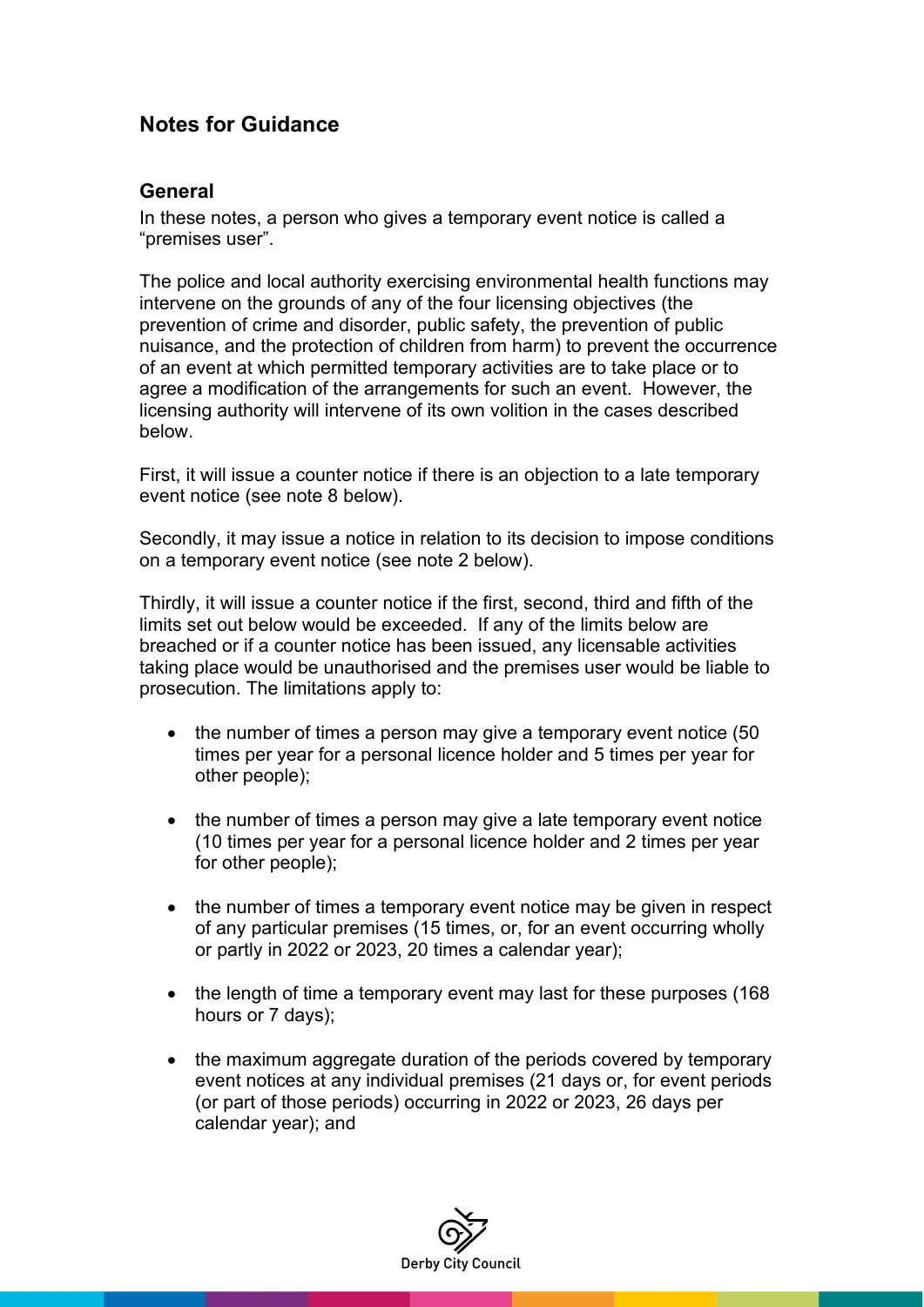• the scale of the event in terms of the maximum number of people attending at any one time (a maximum of 499).

For the purposes of determining the overall limits of 50 temporary event notices per personal licence holder (in a calendar year) and of 5 for a nonpersonal licence holder (in a calendar year), temporary event notices given by an associate or a person who is in business with a premises user (and that business involves carrying on licensable activities) count towards those totals. The limits applying to late temporary event notices are included within the overall limits applying to the total number of temporary event notices. Note 16 below sets out the definition of an "associate".

When permitted temporary activities take place, a premises user must ensure that either:

- a copy of the temporary event notice is prominently displayed at the premises; or
- the temporary event notice is kept at the premises either in his own custody or in the custody of a person present and working at the premises and whom he has nominated for that purpose.

Where the temporary event notice is in the custody of a nominated person, a notice specifying that fact and the position held by that person must be displayed prominently at the premises.

Where the temporary event notice or a notice specifying the nominated person is not displayed, a constable or an authorised person (for example, a licensing officer, fire officer or environmental health officer) may require the premises user to produce the temporary event notice for examination. Similarly, where the nominated person has the temporary event notice in his custody, a constable or authorised person may require that person to produce it for examination. Failure to produce the temporary event notice without reasonable excuse would be an offence.

It should also be noted that the following, among other things, are offences under the Licensing Act 2003:

- the sale or supply of alcohol to children under 18 years of age (subject) to an unlimited fine on conviction);
- allowing the sale of alcohol to children under 18 (subject to an unlimited fine on conviction);
- knowingly allowing the consumption of alcohol on the premises by a person aged under 18 (subject to an unlimited fine, on conviction );
- allowing disorderly behaviour on the premises (subject to a fine not exceeding level 3 on the standard scale, on conviction);

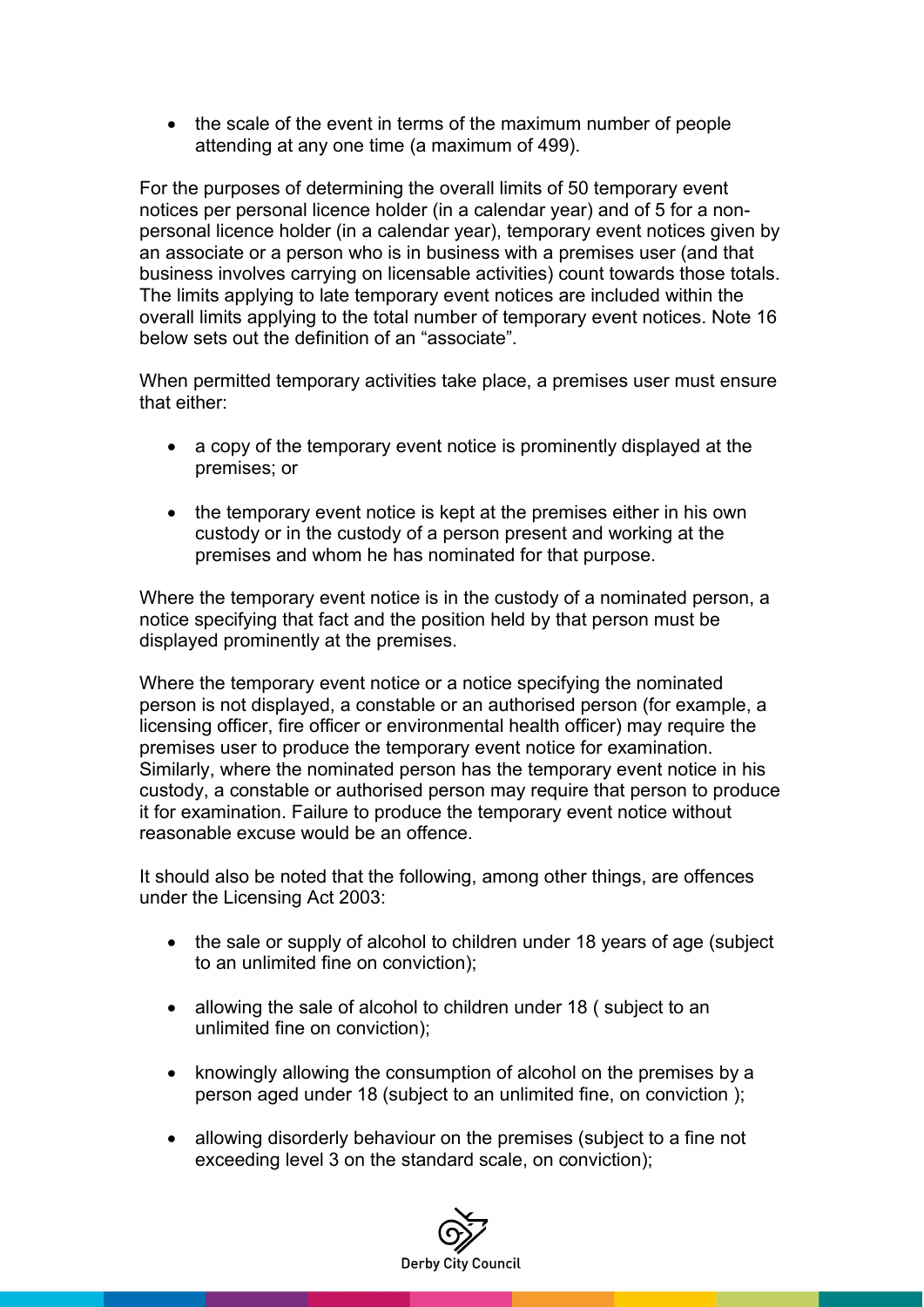- the sale of alcohol to a person who is drunk (subject to a fine not exceeding level 3 on the standard scale, on conviction);
- obtaining alcohol for a person who is drunk (subject to a fine not exceeding level 3 on the standard scale, on conviction);
- knowingly allowing a person aged under 18 to make any sale or supply of alcohol unless the sale or supply has been specifically approved by the premises user or any individual aged 18 or over who has been authorised for this purpose by the premises user (subject to a fine not exceeding level 1 on the standard scale, on conviction); and
- knowingly keeping or allowing to be kept on the premises any smuggled goods which have been imported without payment of duty or which have otherwise been unlawfully imported (subject to a fine not exceeding level 3 on the standard scale, on conviction).

In addition, where the premises are to be used primarily or exclusively for the sale or supply of alcohol for consumption on the premises, it is an offence to allow children under 16 to be present when the premises are open for that purpose unless they are accompanied by an adult. In the case of any premises at which sales or supplies of alcohol are taking place at all, it is an offence for a child under 16 to be present there between the hours of midnight and 5am unless accompanied by an adult. In both instances, the penalty on conviction is a fine not exceeding level 3 on the standard scale, currently £1,000.

#### **Note 1**

A temporary event notice may only be given by an individual and not, for example, by an organisation or club or business. The individual giving the notice is the proposed "premises user". Within businesses, clubs or organisations, one individual will therefore need to be identified as the proposed premises user.

If you include an e-mail address in section 1(7) or 1(9), the licensing authority may send to this the acknowledgement of receipt of your notice or any notice or counter notice it is required to give under sections 104A, 106A or 107 of the Licensing Act 2003.

#### **Note 2**

For the purposes of the Licensing Act 2003, "premises" means any place. Premises will therefore not always be a building with a formal address and postcode. Premises can include, for example, public parks, recreation grounds and private land.

If a premises licence or club premises certificate has effect in relation to the premises (or any part of the premises) which you want to use to carry on licensable activities, it is possible that any conditions which apply to the

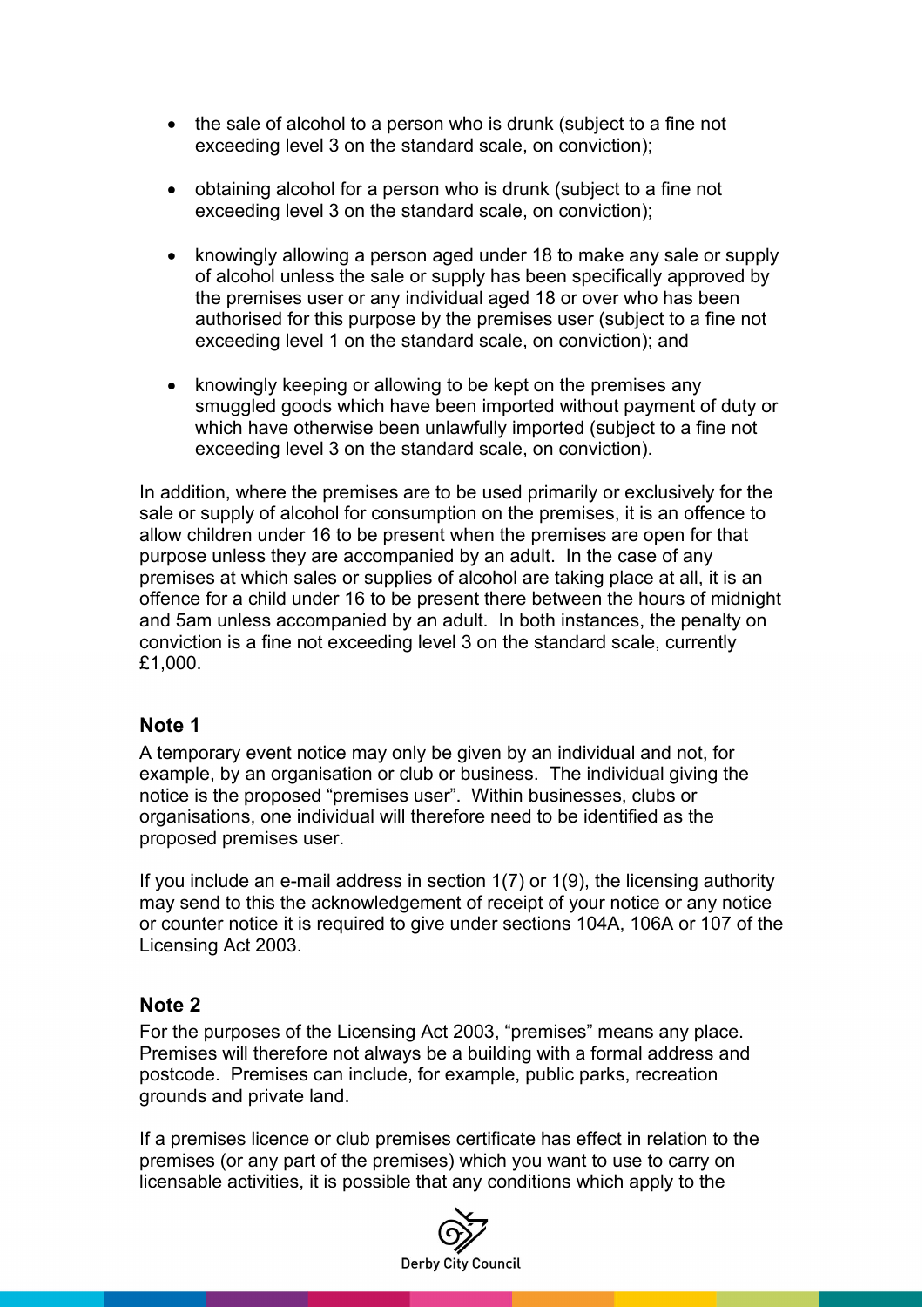licence or certificate may be imposed on the temporary event notice if certain pre-conditions are met. These pre-conditions are that the police or the local authority exercising environmental health functions object to the notice and the licensing authority decides:

- not to give a counter notice under section 105 of the Licensing Act 2003;
- the conditions apply to the licence or certificate; and
- the imposition of the conditions on the notice would not be inconsistent with the carrying on of the licensable activities under the notice.

### **Note 3**

A temporary event notice can be given for part of a building, such as a single room or a plot within a larger area of land. You should provide a clear description of the area in which you propose to carry on licensable activities. This is important as any licensable activities conducted outside the area of the premises protected by the authority of this temporary event notice would be unlawful and could lead to prosecution.

In addition, when holding the proposed event, the premises user would need to be able to restrict the number of people on the premises at any one time when licensable activities are taking place to less than 500. If more than 499 are on the premises when licensable activities are being carried on, the licensable activities would be unlawful and the premises user would be liable to prosecution. The maximum figure of 499 includes, for example, staff, organisers, stewards and performers.

#### **Note 4**

A description of the nature of the premises assists the chief officer of police and local authority exercising environmental health functions in deciding if any issues relating to the licensing objectives are likely to arise. You should state clearly that the premises to be used are, for example, a public house, a restaurant, an open field, a village hall or a beer tent.

### **Note 5**

A description of the nature of the event similarly assists the chief officer of police and local authority exercising environmental health functions in making a decision as to whether or not to make an objection. You should state clearly that the event taking place at the premises would be, for example, a wedding with a pay bar, the supply of beer at a particular farmers' market, a discotheque, the performance of a string quartet, a folk group or a rock band.

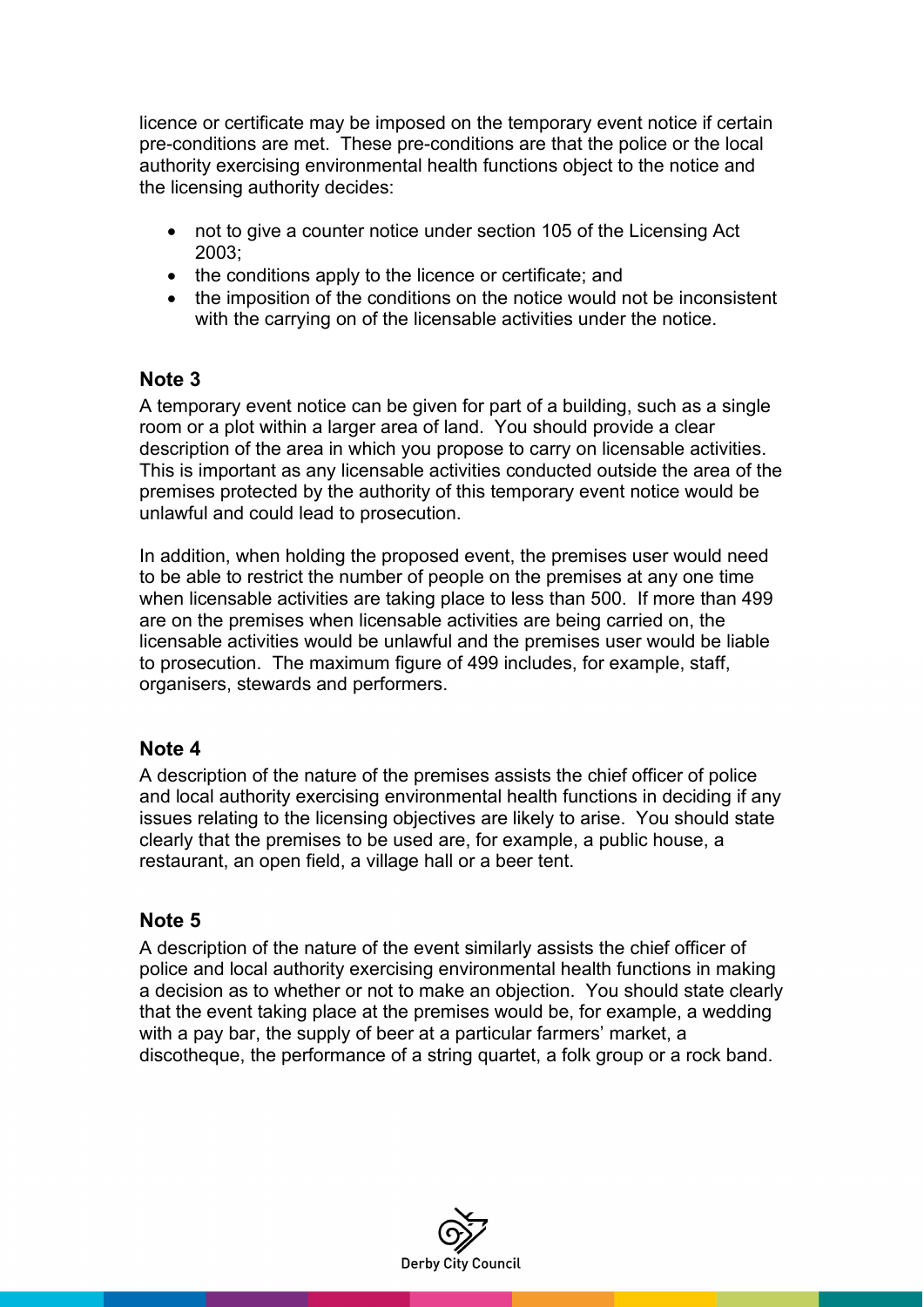### **Note 6**

The licensable activities are:

- the sale by retail of alcohol;
- the supply of alcohol by or on behalf of a club to, or to the order of, a member of a club;
- the provision of regulated entertainment; and
- the provision of late night refreshment.

### **Note 7**

Regulated entertainment, subject to specified conditions and exemptions, includes:

(a) a performance of a play;

- (b) an exhibition of a film;
- (c) an indoor sporting event;
- (d) a boxing or wrestling entertainment;

(e) a performance of live music;

(f) any playing of recorded music;

(g) a performance of dance; and

(h) entertainment of a similar description to that falling within (e), (f) or (g).

In terms of specific regulated entertainments please note that:

- Plays: no licence is required for performances between 08.00 and 23.00 on any day, provided that the audience does not exceed 500.
- Dance: no licence is required for performances between 08.00 and 23.00 on any day, provided that the audience does not exceed 500. However, a performance which amounts to adult entertainment remains licensable.
- Films: no licence is required for 'not-for-profit' film exhibition held in community premises between 08.00 and 23.00 on any day provided that the audience does not exceed 500 and the organiser (a) gets consent to the screening from a person who is responsible for the premises; and (b) ensures that each such screening abides by age classification ratings.
- Indoor sporting events: no licence is required for performances between 08.00 and 23.00 on any day, provided that the audience does not exceed 1000.
- Boxing or Wrestling Entertainment: no licence is required for a contest, exhibition or display of Greco-Roman wrestling, or freestyle wrestling between 08.00 and 23.00 on any day, provided that the audience does not exceed 1000. Combined fighting sports – defined as a contest, exhibition or display which combines boxing or wrestling with one or more martial arts – are licensable as a boxing or wrestling entertainment rather than an indoor sporting event.
- Live music: no licence permission is required for:

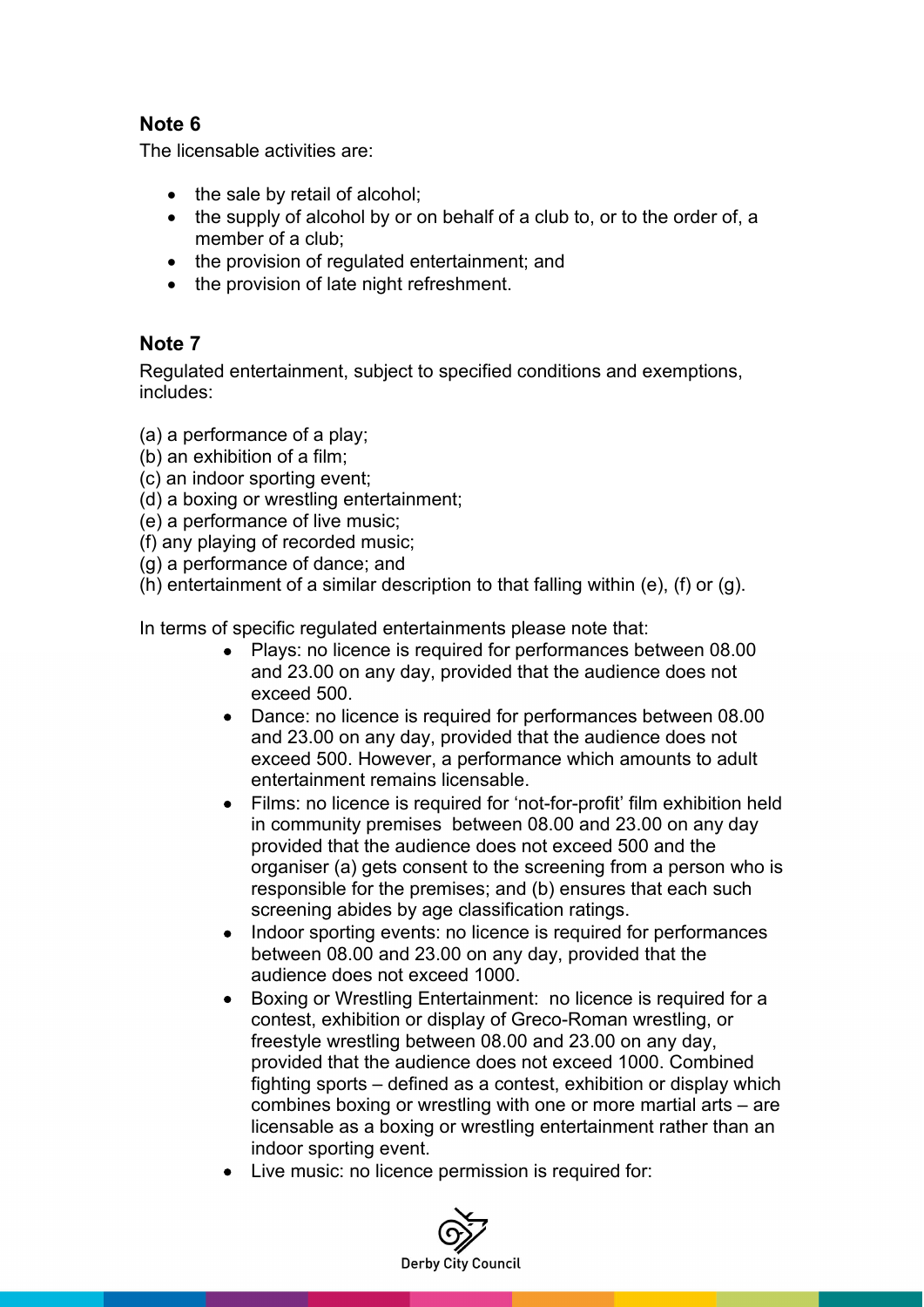- o a performance of unamplified live music between 08.00 and 23.00 on any day, on any premises.
- o a performance of amplified live music between 08.00 and 23.00 on any day on premises authorised to sell alcohol for consumption on those premises, provided that the audience does not exceed 500.
- o a performance of amplified live music between 08.00 and 23.00 on any day, in a workplace that is not licensed to sell alcohol on those premises, provided that the audience does not exceed 500.
- o a performance of amplified live music between 08.00 and 23.00 on any day, in a church hall, village hall, community hall, or other similar community premises, that is not licensed by a premises licence to sell alcohol, provided that (a) the audience does not exceed 500, and (b) the organiser gets consent for the performance from a person who is responsible for the premises.
- o a performance of amplified live music between 08.00 and 23.00 on any day, at the non-residential premises of (i) a local authority, or (ii) a school, or (iii) a hospital, provided that (a) the audience does not exceed 500, and (b) the organiser gets consent for the performance on the relevant premises from: (i) the local authority concerned, or (ii) the school or (iii) the health care provider for the hospital.
- Recorded Music: no licence permission is required for:
	- o any playing of recorded music between 08.00 and 23.00 on any day on premises authorised to sell alcohol for consumption on those premises, provided that the audience does not exceed 500.
	- o any playing of recorded music between 08.00 and 23.00 on any day, in a church hall, village hall, community hall, or other similar community premises, that is not licensed by a premises licence to sell alcohol, provided that (a) the audience does not exceed 500, and (b) the organiser gets consent for the performance from a person who is responsible for the premises.
	- o any playing of recorded music between 08.00 and 23.00 on any day, at the non-residential premises of (i) a local authority, or (ii) a school, or (iii) a hospital, provided that (a) the audience does not exceed 500, and (b) the organiser gets consent for the performance on the relevant premises from: (i) the local authority concerned, or (ii) the school proprietor or (iii) the health care provider for the hospital.
- Cross activity exemptions: no licence is required between 08.00 and 23.00 on any day, with no limit on audience size for:
	- o any entertainment taking place on the premises of the local authority where the entertainment is provided by or on behalf of the local authority;

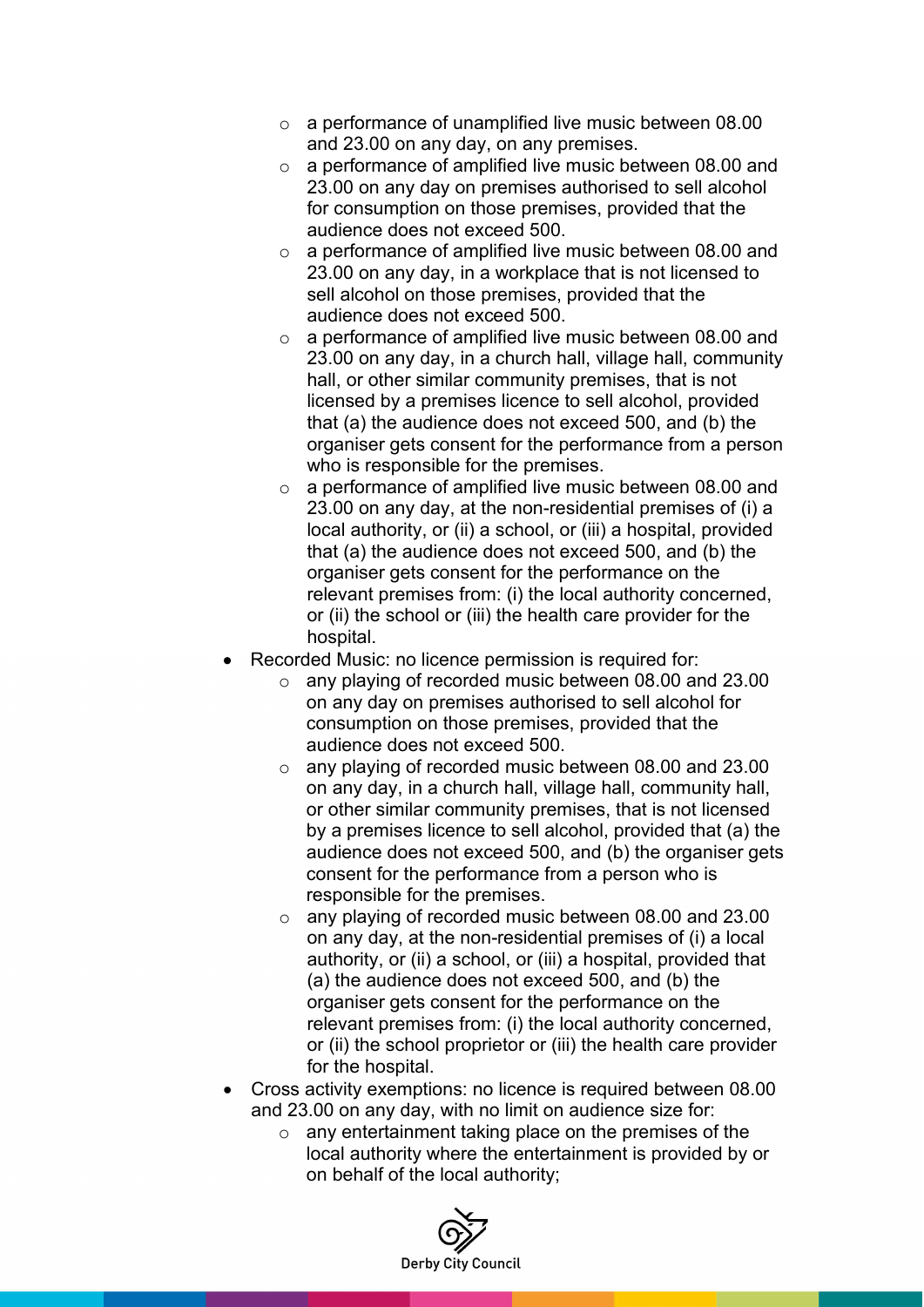- o any entertainment taking place on the hospital premises of the health care provider where the entertainment is provided by or on behalf of the health care provider;
- o any entertainment taking place on the premises of the school where the entertainment is provided by or on behalf of the school proprietor; and
- o any entertainment (excluding films and a boxing or wrestling entertainment) taking place at a travelling circus, provided that (a) it takes place within a moveable structure that accommodates the audience, and (b) that the travelling circus has not been located on the same site for more than 28 consecutive days.

If you are uncertain whether or not the activities that you propose are licensable, you should contact your licensing authority for further advice.

#### **Note 8**

Late notices can be given no later than 5 working days but no earlier than 9 working days before the event in relation to which the notice is given. A late notice given later than 5 working days before the event to which it relates will be returned as void and the activities described in it will not be authorised.

The number of late notices that can be given in any one calendar year is limited to 10 for personal licence holders and 2 for non-personal licence holders. These count towards the total number of temporary event notices (i.e. 50 temporary event notices per year for personal licence holders and 5 temporary event notices for non-personal licence holders).

If there is an objection from either the police or local authority exercising environmental health functions, the event will not go ahead and a counter notice will be issued.

### **Note 9**

The maximum period for using premises for licensable activities under the authority of a temporary event notice is 168 hours or seven days.

### **Note 10**

You should state here the times during the event period, for example 48 hours, when you intend to carry on licensable activities. For example, you may not intend to carry on licensable activities throughout the entire 48 hour event period, and may intend to sell alcohol between 8.00 hrs and 23.00 hrs on each of the two days.

### **Note 11**

No more than 499 may be on the premises for a temporary event at any one time when licensable activities are being carried on. If you intend to have more than 499 attending the event, you should obtain a premises licence for the event. Your licensing authority should be able to advise you. The maximum figure of 499 includes not only the audience, spectators or

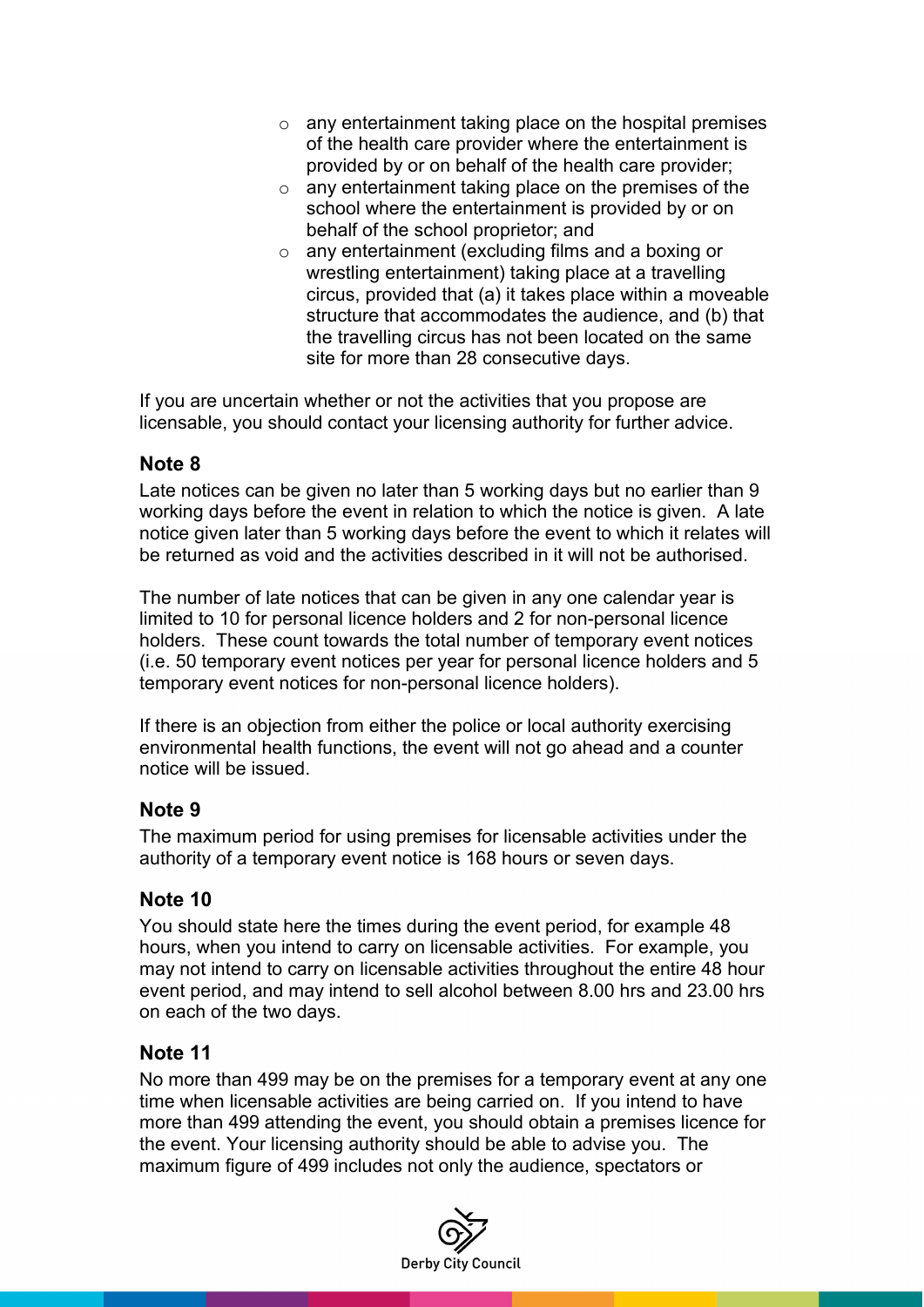consumers but also, for example, staff, organisers, stewards and performers who will be present on the premises.

### **Note 12**

If you indicate that alcohol will be supplied only for consumption on the premises, you would be required to ensure that no person leaves the premises with alcohol supplied there. If such a supply takes place, the premises user may be liable to prosecution for carrying on an unauthorised licensable activity. Similarly, if the premises user gives notice that only supplies of alcohol for consumption off the premises will take place, he/she must ensure that alcohol supplied is not consumed on the premises. The premises user is free to give notice that he/she intends to carry on both types of supplies. For this purpose, the supply of alcohol includes both of the first two licensable activities listed in note 6 above.

#### **Note 13**

Relevant entertainment is defined in the Local Government (Miscellaneous Provisions) Act 1982("the 1982 Act") as *any live performance or any live display of nudity which is of such a nature that, ignoring financial gain, it must reasonably be assumed to be provided solely or principally for the purpose of sexually stimulating any member of the audience (whether by verbal or other means*). Relevant entertainment therefore includes, but is not limited to, lap dancing and pole dancing.

The 1982 Act requires premises which provide relevant entertainment to be licensed under that Act for this purpose. Premises at which there have not been more than eleven occasions on which such entertainment has been provided within a period of 12 months, no such occasion has lasted for more than 24 hours and there has been a period of at least one month between each such occasion are exempt from the requirement to obtain a licence under the 1982 Act. Such premises are likely instead to require an authorisation under the Licensing Act 2003 to be used for such activities as these are a licensable activity (the provision of regulated entertainment — see note 6 above). A temporary event notice may be given for this purpose.

#### **Note 14**

The holder of a valid personal licence issued under the Licensing Act 2003 may give up to 50 temporary event notices in any calendar year subject to the other limitations in the 2003 Act. A proposed premises user who holds such a licence should give the details requested.

#### **Note 15**

As stated under Note 14, a personal licence holder (issued under the Licensing Act 2003) may give up to 50 temporary event notices (including 10 late notices) in any calendar year. An individual who does not hold a personal licence may only give 5 temporary event notices (including 2 late notices) in England and Wales in any calendar year. A calendar year is the period between 1st January to 31st December inclusive in any year.

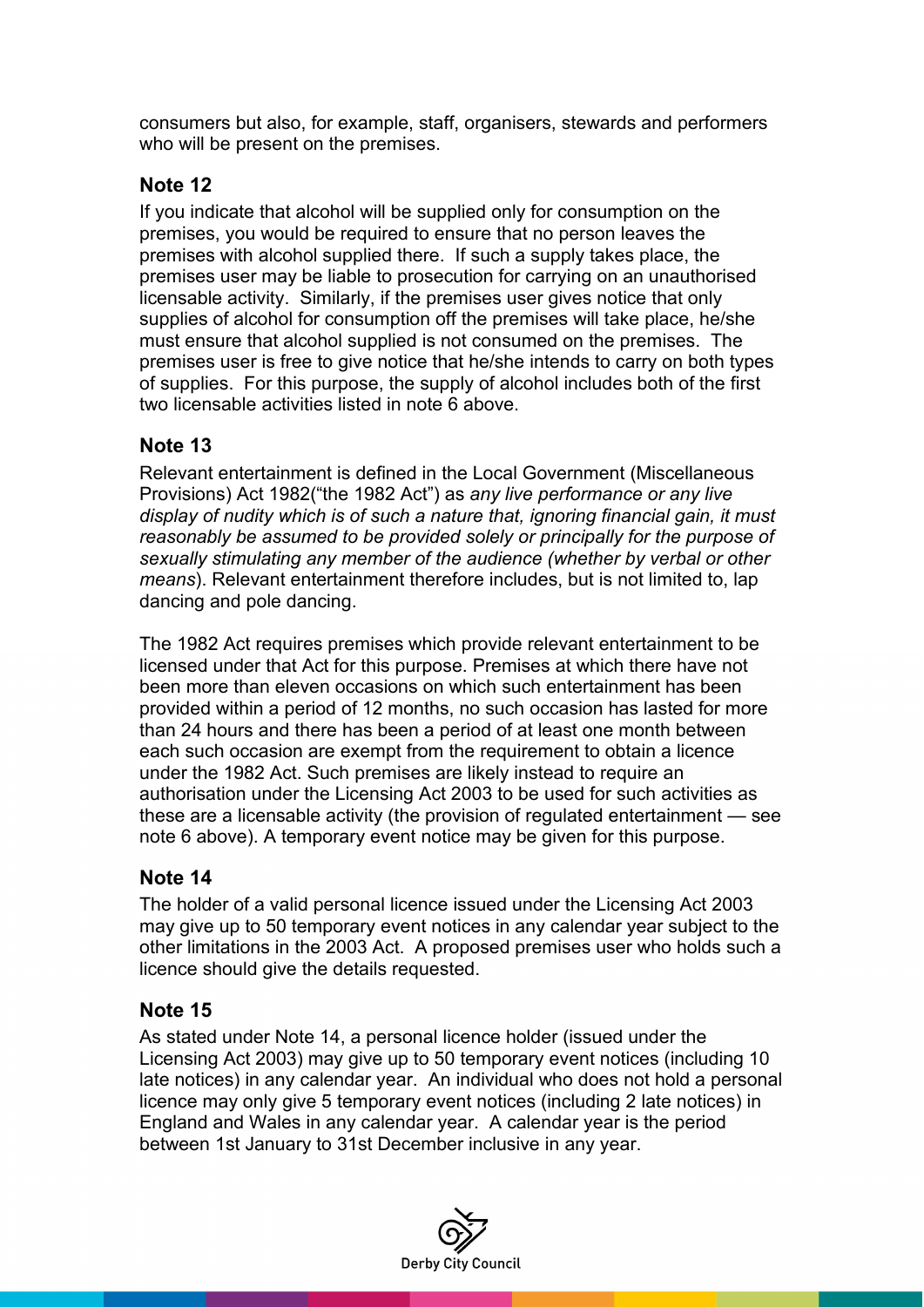If an event straddles two calendar years, it will count against the limits on temporary event notices for each year. However, only one notice needs to be given. The limits are:

- i. for event periods occurring wholly or partly in 2022 or 2023, upto 20 times in the calendar year for each premises;
- ii. for other event periods, 15 times in a calendar year for each premises,<br>iii for event periods (or any part of a period) occurring in 2022 or 2023 26
- for event periods (or any part of a period) occurring in 2022 or 2023, 26 days in a calendar year for each premises
- iv. for other event periods, 21 days in a calendar year for each premises
- v. 50 per personal licence holder each calendar year
- vi. 5 for non-holders each calendar year

For the purposes of determining the overall limits of 50 temporary event notices per personal licence holder (in a calendar year) and of 5 for a nonpersonal licence holder (in a calendar year), temporary event notices given by an associate or a person who is in business with a premises user (and that business involves carrying on licensable activities) count towards those totals. Note 16 below sets out the definition of an "associate".

If a temporary event notice has been given for the same premises, by the same premises user, and would have effect within 24 hours before the start of the event period under the current proposal or within 24 hours after the end of that period, the temporary event notice given would be void and any licensable activities carried on under it would therefore be unlicensed.

For the purposes of determining whether or not the required gap of 24 hours is upheld, temporary event notices given by an associate or a person who is in business with a premises user (and that business involves carrying on licensable activities) count as if they had been given by the premises user. Note 16 below sets out the definition of an "associate".

#### **Note 16**

An "associate" of the proposed premises user is:

- a. the spouse or civil partner of that person;
- b. a child, parent, grandchild, grandparent, brother or sister of that person;
- c. an agent or employee of that person; or
- d. the spouse or civil partner of a person within (b) or (c).

For these purposes, a person living with another as that person's husband or wife is to be treated as that person's spouse.

#### **Note 17**

It is a requirement that you send at least one copy of this notice to the licensing authority at least ten working days (or five working days for a late notice) before the commencement of the proposed licensable activities. The authority will give you written acknowledgement of the receipt of the notice. This will be important proof that you gave the notice and when you gave it for the purposes of the Act. Some premises may be situated in two licensing authority areas, for example, where a building or field straddles the local

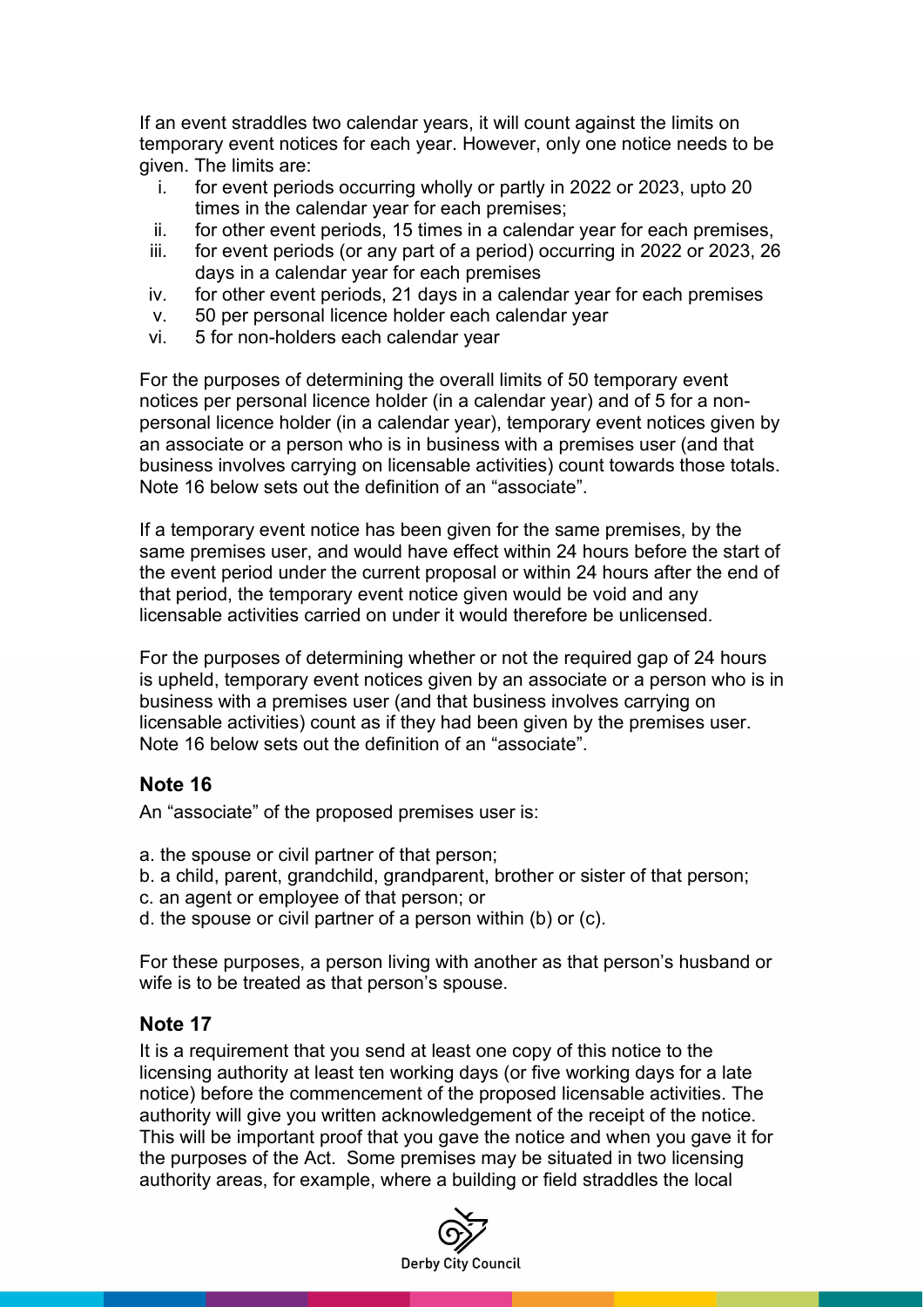authority boundary. Where this is the case, at least one copy of the notice must be sent to each of the licensing authorities identified, together with the appropriate fee in each case. In such circumstances, you will receive acknowledgements from all the relevant licensing authorities.

One copy must be sent to each of the chief officer of police and the local authority exercising environmental health functions for the area in which the premises is situated at least ten working days for a standard notice (or five working days for a late notice) before the commencement of the proposed licensable activities. Where the premises are situated in two police areas or environmental health areas, a further copy will need to be sent to the further police force and local authority exercising environmental health functions.

#### **Note 18**

Under the Licensing Act 2003, all temporary event notices are given subject to a mandatory condition requiring that where the licensable activities involve the supply of alcohol, all such supplies must be made by or under the authority of the named premises user. If there is a breach of this condition, the premises user and the individual making the supply in question would be liable to prosecution. For this purpose, the supply of alcohol includes both of the first two licensable activities listed in note 6 above.

#### **Note 19**

It is an offence knowingly or recklessly to make a false statement in, or in connection with, a temporary event notice. (A person is to be treated as making a false statement if he produces, furnishes, signs or otherwise makes use of a document that contains a false statement.) To do so could result in prosecution and an unlimited fine.

### **Note 20**

You should not complete section 10 of the notice, which is for use by the licensing authority. It may complete this section as one means of giving you written acknowledgement of its receipt of the notice.